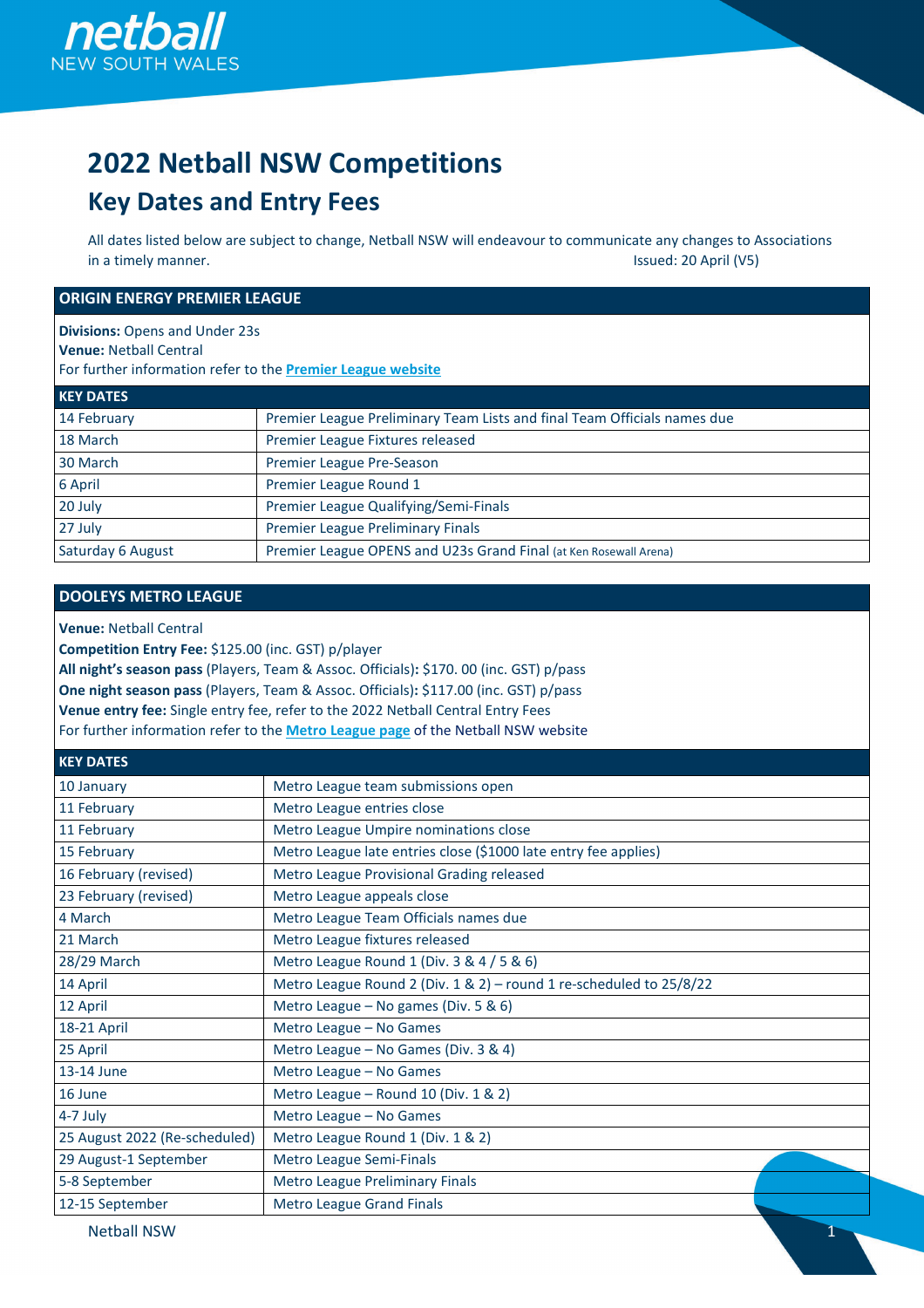

# **HART REGIONAL LEAGUE**

**Competition Entry Fee:** \$200.00 (inc. GST) p/team **Court Levy:** \$100.00 (inc. GST) p/team, p/day

For further information refer to the **[Regional League page](https://nsw.netball.com.au/hart-regional-league)** of the Netball NSW website

| <b>KEY DATES</b>                               |                                                                             |
|------------------------------------------------|-----------------------------------------------------------------------------|
|                                                | West Central West @Bathurst Indoor Sports Stadium & Orange PCYC             |
| 7 January                                      | West Central West Regional League - entries open                            |
| 4 February                                     | West Central West Regional League - entries close                           |
| 10 February                                    | West Central West Regional League - Provisional grading released            |
| 15 February                                    | West Central West Regional League - Fixtures released                       |
| 20 February                                    | West Central West Regional League - Round 1 @Bathurst Indoor Sports Stadium |
| 6 March                                        | West Central West Regional League - Finals @Orange PCYC                     |
| Riverina @Wagga Wagga Indoor Stadium           |                                                                             |
| 7 January                                      | Riverina Regional League - entries open                                     |
| 4 February                                     | Riverina Regional League - entries close                                    |
| 11 February                                    | Riverina Regional League - Provisional grading released                     |
| 8 March                                        | Riverina Regional League - Fixtures released                                |
| 12 March                                       | Riverina Regional League - Round 1                                          |
| 13 March                                       | Riverina Regional League - Finals                                           |
| Hunter @Maitland Basketball Stadium            |                                                                             |
| 7 January                                      | Hunter Regional League - entries open                                       |
| 13 February                                    | Hunter Regional League - entries close                                      |
| 15 February                                    | Hunter Regional League - Provisional grading released                       |
| 25 February                                    | Hunter Regional League - Fixtures released                                  |
| 6 March                                        | Hunter Regional League - Round 1                                            |
| 13 March                                       | Hunter Regional League - Finals                                             |
| South Coast @Shoalhaven Indoor Centre          |                                                                             |
| 7 January                                      | South Coast Regional League - entries open                                  |
| 4 February                                     | South Coast Regional League - entries close                                 |
| 11 February                                    | South Coast Regional League - Provisional grading released                  |
| 4 March                                        | South Coast Regional League - Fixtures released                             |
| 12 March                                       | South Coast Regional League - Round 1                                       |
| 13 March                                       | South Coast Regional League - Finals                                        |
| Far North Coast @ Ballina Indoor Sports Centre |                                                                             |
| 1 April                                        | Far North Coast Regional League - entries open                              |
| 24 June                                        | Far North Coast Regional League - entries close                             |
| 1 July                                         | Far North Coast Regional League - Provisional grading released              |
| 29 July                                        | Far North Coast Regional League - Fixtures released                         |
| 7 August                                       | Far North Coast Regional League - Round 1                                   |
| 28 August                                      | Far North Coast Regional League - Finals                                    |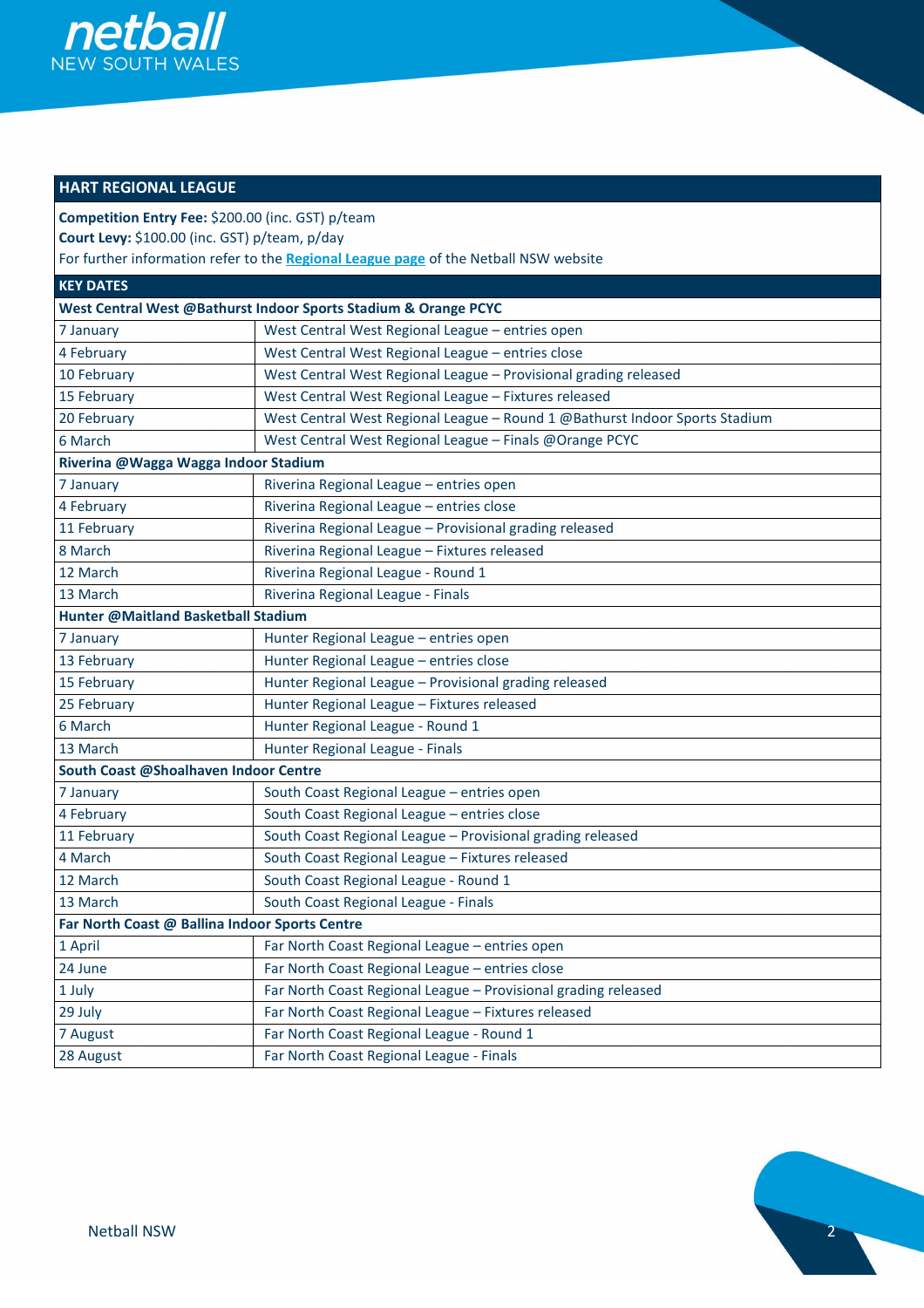

| North Coast @Port Macquarie Indoor Stadium   |                                                                |
|----------------------------------------------|----------------------------------------------------------------|
| 1 April                                      | North Coast Regional League - entries open                     |
| 17 June                                      | North Coast Regional League - entries close                    |
| 24 June                                      | North Coast Regional League - Provisional grading released     |
| 22 July                                      | North Coast Regional League - Fixtures released                |
| 31 July                                      | North Coast Regional League - Round 1                          |
| 21 August                                    | North Coast Regional League - Finals                           |
| <b>Northern Inland @Tamworth Sports Dome</b> |                                                                |
| 14 March                                     | Northern Inland Regional League - entries open                 |
| 17 July                                      | Northern Inland Regional League - entries close                |
| 17 July                                      | Northern Inland Regional League - Umpire nominations close     |
| 25 July                                      | Northern Inland Regional League - Provisional grading released |
| 10 August                                    | Northern Inland Regional League - Fixtures released            |
| 14 August                                    | Northern Inland Regional League - Round 1                      |
| 28 August                                    | Northern Inland Regional League - Finals                       |

#### **NETBALL NSW REGIONAL STATE CUP**

**Venue:** Netball Central

**Competition Entry Fee:** \$380.00 (inc. GST) p/player

(this fee is inclusive of the competition entry fee, player accommodation and team uniform)

For more information refer to the **[Regional State Cup page](https://nsw.netball.com.au/regional-state-cup)** of the Netball NSW website

| <b>KEY DATES</b> |                                      |
|------------------|--------------------------------------|
| 23 September     | Regional State Cup fixtures released |
| 1-2 October      | <b>Regional State Cup</b>            |

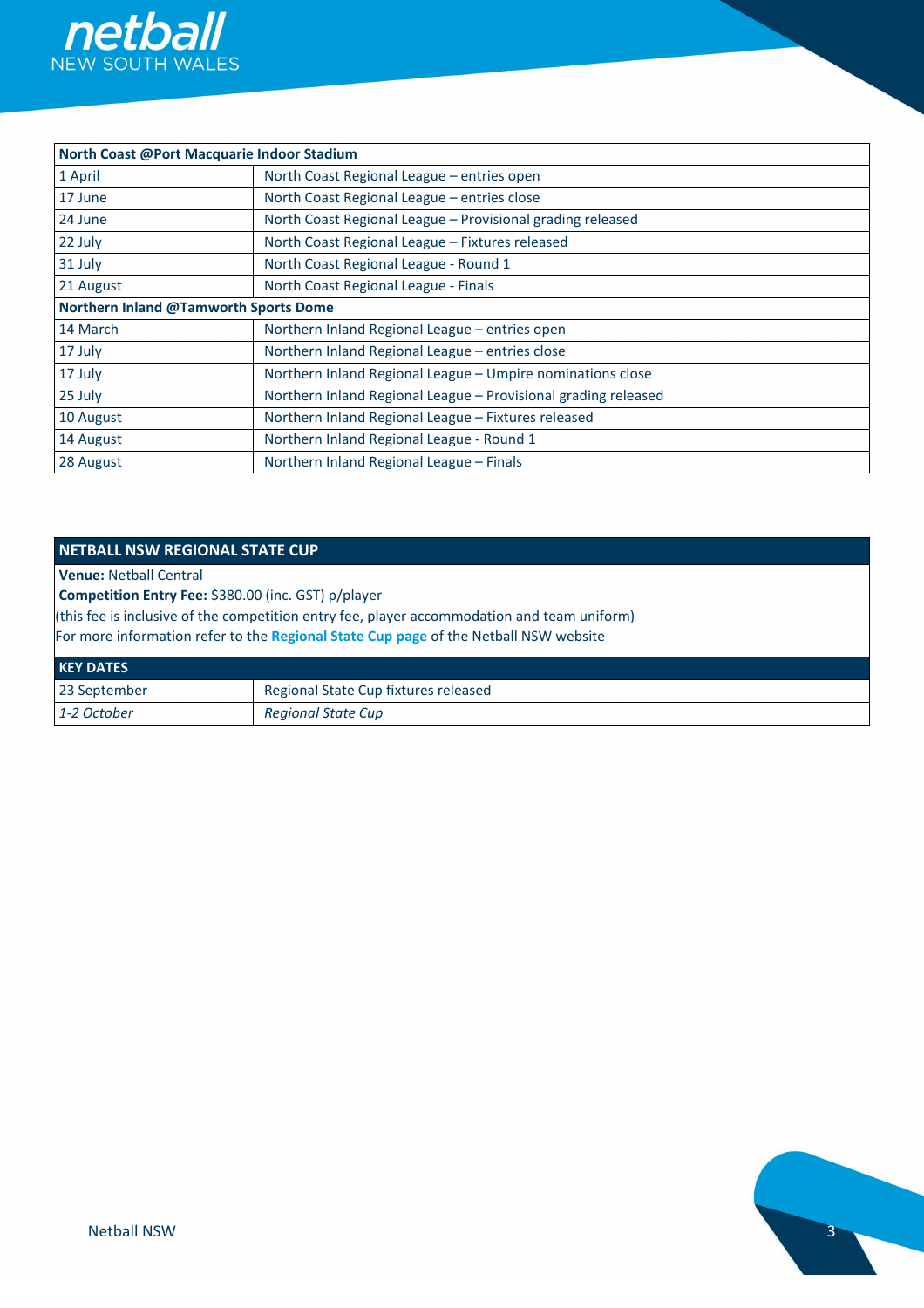

# **HART SENIOR STATE TITLES**

**Competition Entry Fee:** \$340.00 (inc. GST) p/team

**Team Tent Hire** (incl. 1 trestle table)\*: \$870.00 (inc. GST) p/tent

\**Please note: it is not compulsory for teams to hire a tent from the Netball NSW provider*

For more information refer to the **[Senior State Titles page](https://nsw.netball.com.au/hart-senior-state-titles-0)** of the Netball NSW website

| <b>KEY DATES</b>  |                                                                       |
|-------------------|-----------------------------------------------------------------------|
| 7 March           | Senior State Titles entries open                                      |
| Thursday 14 April | Senior State Titles entries close                                     |
| 19 April          | Senior State Titles late entries close (\$500 late entry fee applies) |
| 22 April          | Senior State Titles provisional grading released                      |
| 26 April          | Senior State Titles Tent bookings open                                |
| 29 April          | Senior State Titles appeals close                                     |
| 13 May            | Senior State Titles Umpire names and qualification due                |
| 13 May            | Senior State Titles Tent bookings close                               |
| 3 June            | Senior State Titles fixture released                                  |
|                   | <b>Senior State Titles</b>                                            |
| 11-13 June        | Opens Div.1, 17U/15U Div.1 & 2 - Campbelltown District NA             |
|                   | Opens Div.2, 17U/15U Div.3 & 4 - Camden District NA                   |

#### **HART JUNIOR STATE TITLES**

**Competition Entry Fee:** \$340.00 (inc. GST) p/team

**Team Tent Hire** (incl. 1 trestle table)\*: \$870.00 (inc. GST) p/tent

\**Please note: it is not compulsory for teams to hire a tent from the Netball NSW provider*

For more information refer to the **[Junior State Titles page](https://nsw.netball.com.au/hart-junior-state-titles)** of the Netball NSW website

| <b>KEY DATES</b> |                                                                       |
|------------------|-----------------------------------------------------------------------|
| 28 March         | Junior State Titles entries open                                      |
| 6 May            | Junior State Titles entries close                                     |
| $10$ May         | Junior State Titles late entries close (\$500 late entry fee applies) |
| $13$ May         | Junior State Titles provisional grading released                      |
| $16$ May         | Junior State Titles Tent bookings open                                |
| $20$ May         | Junior State Titles appeals close                                     |
| 3 June           | Junior State Titles Umpire names and qualification due                |
| 3 June           | Junior State Titles Tent bookings close                               |
| 24 June          | Junior State Titles fixture released                                  |
|                  | <b>Junior State Titles</b>                                            |
| $2-4$ July       | Div.1 & 2 – Penrith District NA                                       |
|                  | Div.3 & 4 – Baulkham Hills Shire NA                                   |

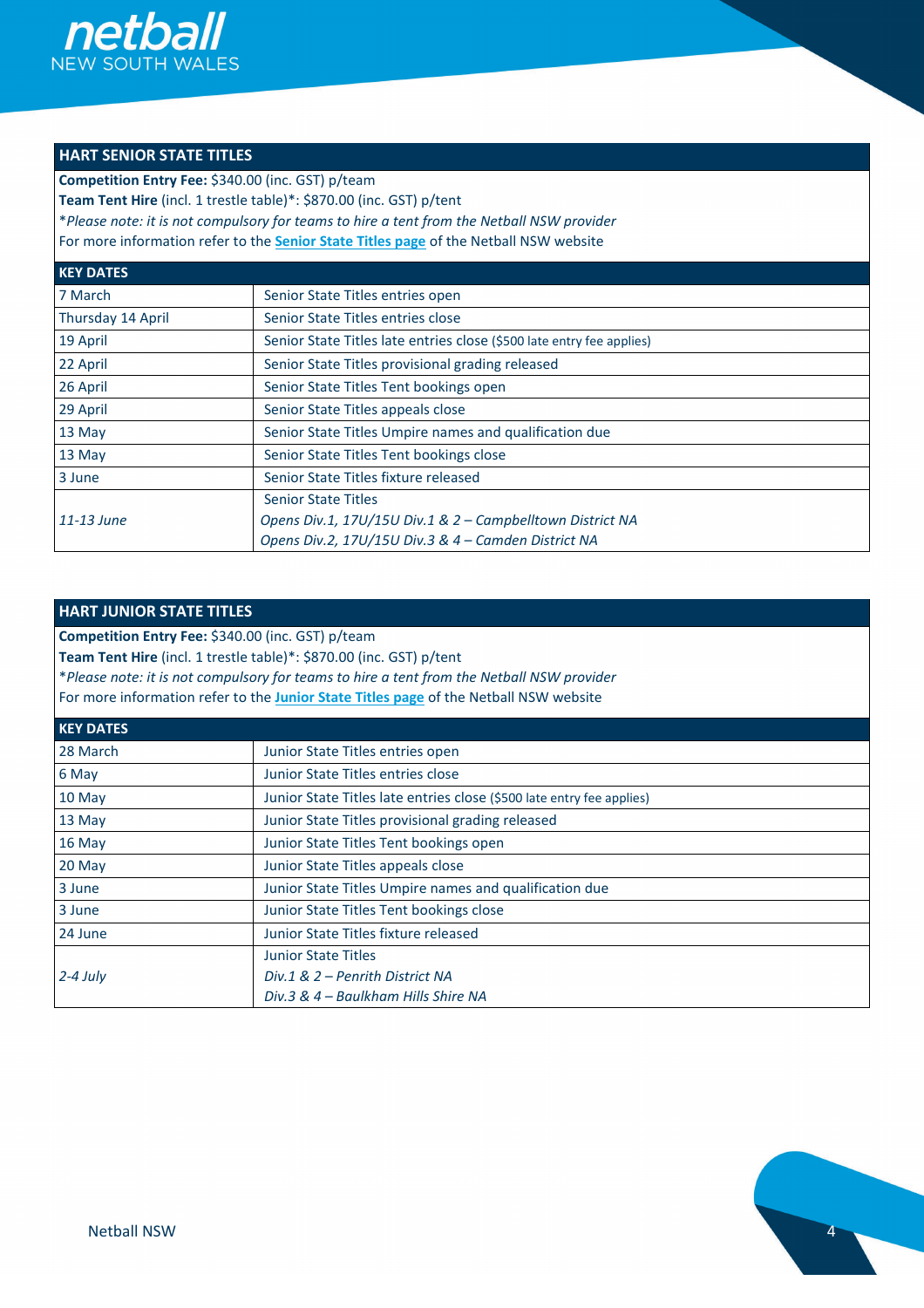

# **NETBALL NSW MASTERS STATE TITLES**

**Competition Entry Fee:** \$340.00 (inc. GST) p/team

For further information refer to the **[Masters State Titles page](https://nsw.netball.com.au/netball-nsw-masters-state-titles)** of the Netball NSW website

| <b>KEY DATES</b> |                                                                        |
|------------------|------------------------------------------------------------------------|
| 8 July           | Masters State Titles entries open                                      |
| 2 September      | Masters State Titles entries close                                     |
| 6 September      | Masters State Titles late entries close (\$500 late entry fee applies) |
| 9 September      | Masters State Titles Provisional Grading released                      |
| 16 September     | Masters State Titles appeals close                                     |
| 16 September     | Masters State Titles Umpire names and qualification due                |
| 7 October        | Masters State Titles fixtures released                                 |
| 15-16 October    | Masters State Titles @ Wagga Wagga Indoor Stadium                      |

#### **NETBALL NSW SOCIAL MASTERS**

**Competition Entry Fee:** \$95.00 (inc. GST) p/player For further information refer to the **[Social Masters page](https://nsw.netball.com.au/netball-nsw-social-masters)** of the Netball NSW website

| <b>KEY DATES</b> |                                                                  |
|------------------|------------------------------------------------------------------|
| 8 July           | Social Masters entries open                                      |
| 2 September      | Social Masters entries close                                     |
| 9 September      | Social Masters late entries close (\$50 p/team late fee applies) |
| 7 October        | Social Masters fixtures released                                 |
| 15-16 October    | Social Masters @ Wagga Wagga Netball Association                 |